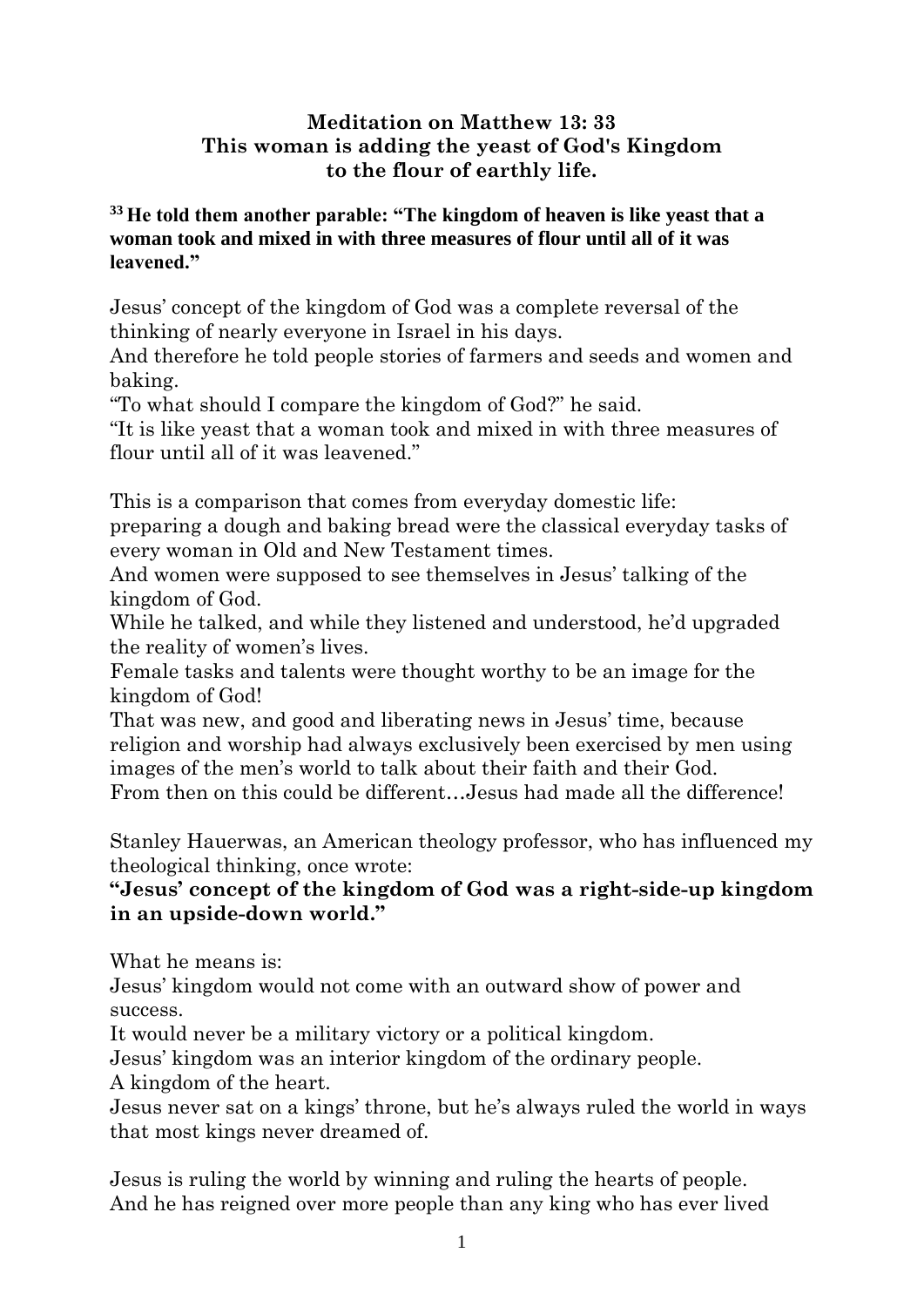or ever will live.

The problem for many is  $-$  at all times  $-$  that it seems to be an invisible kingdom. It does not come about with signs of power and prestige. It can only be described in simple words of everyday life and tasks. Some people might not even notice it.

But Christ is changing the world by changing the people…

far beyond military and political kingdoms of this world.

Yeast hidden in a lump of dough became an image for the kingdom of God. It started ever so small in the person of Jesus.

But there was a lot of power and energy in this small beginning.

And eventually it released unspeakable creativity and strength.

In the end everything would be penetrated; everything would be filled by God's creation living God's kingdom…

…and we will all enjoy the blessing of his reign.

The kingdom of God is not, first of all a "call to duty", but an invitation to enjoyment!

It promises joy and peace for those who enter…

…and membership of a subversive movement.

To understand what that means please, listen again to a thought from Stanley Hauerwas:

**"We who are part of the kingdom of God,"** he writes, **"live in a parallel kingdom with the kingdoms of this world…, the kingdoms of time and fashion, society and public opinion. These kingdoms are in conflict.**

**And all who believe are facing a spiritual challenge."**

But the means we work with, says the Bible, are not the means of the world. The means we work with are prayer, righteousness and joy in the Holy Spirit. And as God changes us, he changes the world.

As things begin to change in us, they also change around us.

We begin to influence the world and win others to the kingdom and help to make them free.

The kingdom of God, Jesus said, was like yeast in a lump of dough. It was worked into the dough and caused tremendous change. The little bit of yeast affects all of the dough. It does its work while hidden and almost unseen. But somebody of course needs to mix it in and knead it, to store it in a warm place, cover it with a cloth, watch it, wait for it, care…

And that again is an image for God's choosing us: us all with our little, individual lives to make an eternal difference.